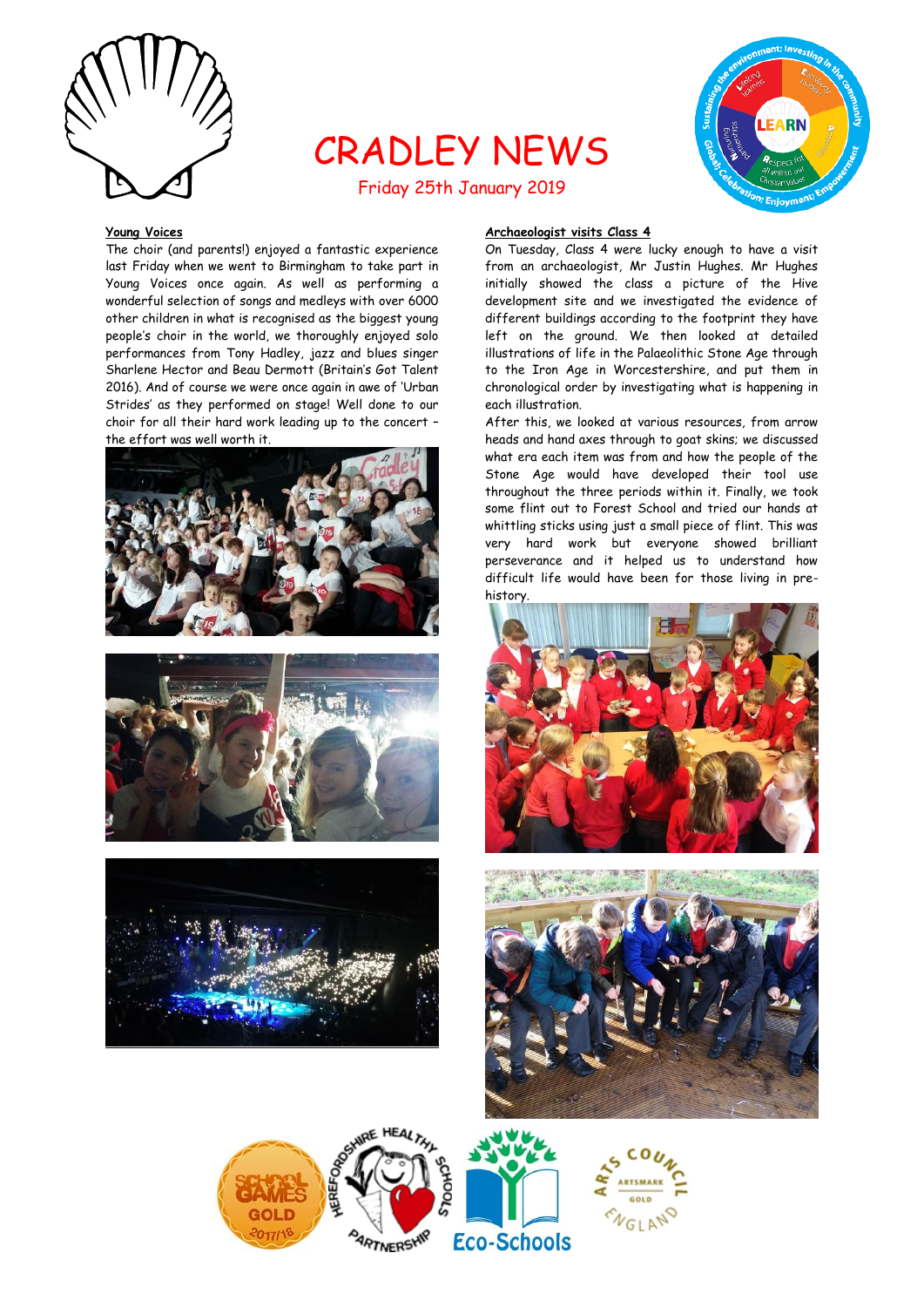

### **New School Website**

Our new website launched last week! We are delighted with its up to date and clean and fresh look. We are completely indebted to Tracy Iwanczuk who has built the website for us and to all the staff and Governors who have contributed to its new look. Thank you to the parents who have beta tested the site for us. The website will be updated every Friday by Mrs Smith. www.cradleyschool.org.uk

CRADLEY CE PRIMARY SCHOOL



#### **Parents Evenings**

Our next Parents Evenings are on Tuesday 5<sup>th</sup> and Wednesday 6<sup>th</sup> February. You should all have received a letter; please return by Monday with your preferred booking times. We will let you know your appointment times by Friday 1st February.

#### **Show Garden**

Make sure you have a look at the Vlog created in December by our Digital Leaders. It is a great update of the progress we have made so far in preparing for the garden and is available on our Facebook page. We need to collect objects washed up on beaches for our show garden art projects, so if you have a chance to go beachcombing, please bring in anything which we could use before Easter.

# **Sickness Bugs**

It is that time of year again where all the local schools are seeing an increase in children going down with sickness bugs. Please can we remind parents that after any sickness incident children should be kept away from school and not return for 48hrs after their last vomiting episode.

#### **Scholastics Book Fair - 5 th to 11th February**

We will be holding a book fair in school, when children can buy books from a great choice of titles. We will receive books for our school reading library as a result of the sales. Last time we received £92.50 worth of free books. The Fair will be open between 3 - 4 pm each day. If anyone can man the fair during Parents Evening (please let Mrs Jones know if you can help) it will be open for sales, and if not you will still be able to browse. Children will bring leaflets home on Monday 4 th February and if you would like to place an order please send payment and your order into school in a named envelope. Cheques should be made payable to Cradley VA Primary school.

#### **Parking**

We have received several complaints from local residents about parents blocking drives when they are either dropping or collecting children. Please show respect to our local community it is not fair that they are restricted in being able to get out of their drives. Please show consideration.



#### **Before School**

We have noticed an increase in the number of children who are being left on their own outside school from 8:20am onwards. This is not acceptable as the school has no responsibility for children until we open the gates at 8:30am. Please do not leave children in this vulnerable situation.

#### **Residential Meetings**

The meetings for next year's residentials will take place on Wednesday 27<sup>th</sup> February. The meeting for current Year 2/3 pupils will take place at 6pm, followed by the meeting for current Year 4/5 children at 6:30pm.

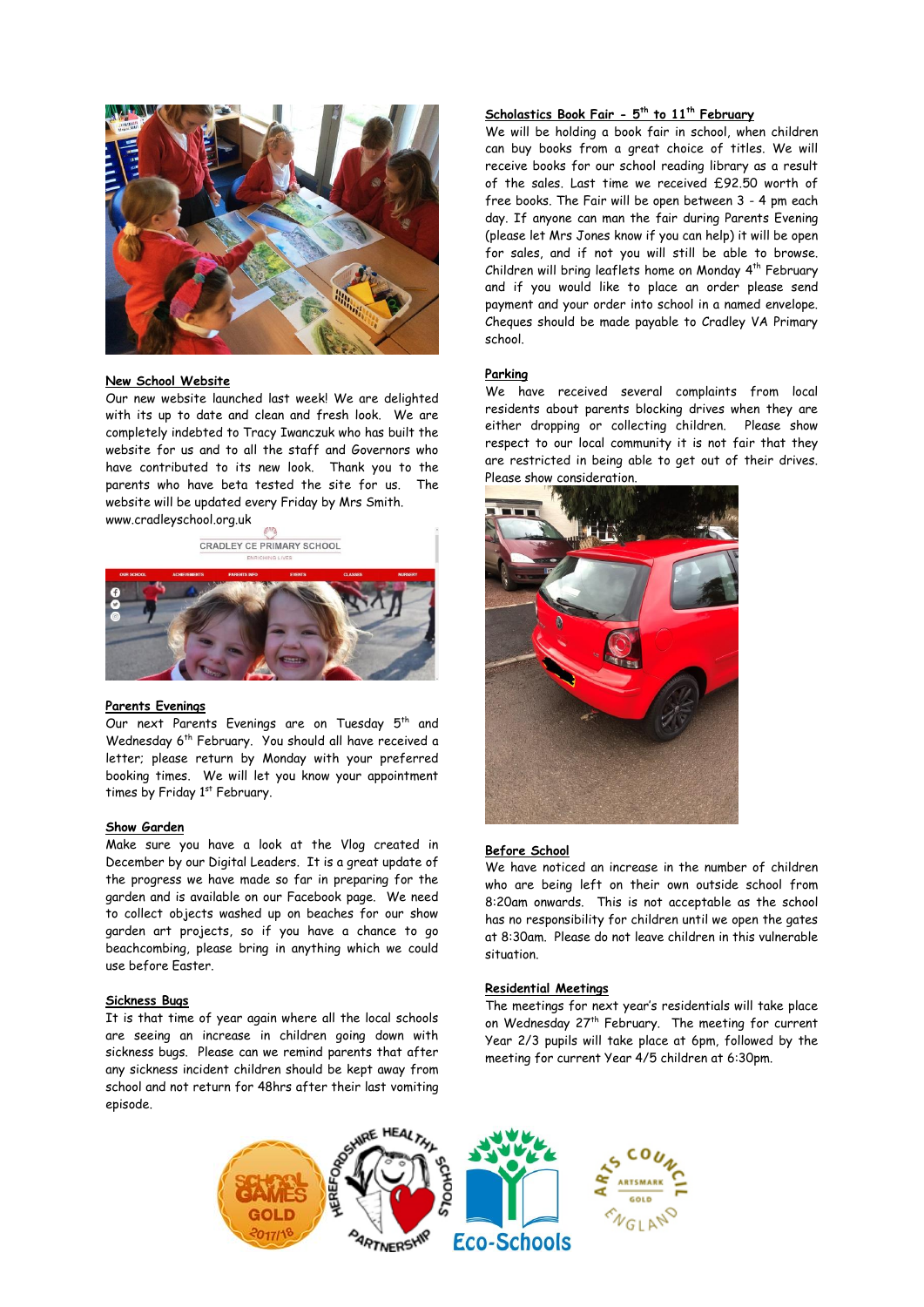# **FOCS Disco**

FOCS are excited to be holding a school disco on Friday 1st February. The disco will be held at school from 6 - 8pm. Tickets are just £2 per child. There will be hotdogs, tuck shop, glitter tattoos, cake, and heaps of flashing disco accessories for sales. A bar will be open for parents to enjoy a quiet drink while the kids boogie away! Letters are being sent home today, please complete the slip to buy your tickets.

### **Inset Day**

A date for your 2019 diary: school will be closing on Friday 8th February from 12pm. Four local schools are joining together to allow all our staff to undertake training from an international expert in attachment disorders. We hope that this gives you enough notice to make alternative arrangements for that afternoon.

#### **Nursery**

In Nursery this week we have been exploring more about under the sea and on Monday in P.E with Carol we had to walk the wooden plank on our pirate ship and then jump into the sea and swim away before the shark caught us and we had great fun dancing away to baby shark! On Tuesday Charlie made a beach in our messy tray and we've been practising writing our names in the sand. Lauren helped us get messy on Wednesday with some finger painting just like our story Barry the fish with fingers which all of the children have enjoyed listening to this week. On Wednesday we also had a little surprise of some snow and everyone enjoyed going out onto the field with Lauren to have a play in the snow. We have finished our week with something very exciting with Katrina! Shark pizzas!



# **Class One**

HOPE has been our main theme this week as we get ready for our Class 1 HOPE assembly on January 30<sup>th</sup> at 8.50am. Parents are all invited to join us for this assembly and to come back to the classroom afterwards to have a look at all our work so far this year. We HOPE you can all join us as this is the next biggest thing we do as a class after the Nativity. This week in Maths we have been looking at 2D shapes and symmetry and have worked hard on holding and writing our sentences in phonics. Jim came on Wednesday to teach us more about attacking, defending and tactics for team games in PE. The afternoons have been used to prepare and practise for assembly and to spend some time in small groups revisiting things we have found particularly difficult this week and having another try. Well done to everyone this week for their persistence.

#### **Class Two**

This week in Class 2 we have been finding fractions of shapes. We did some Active Maths on the playground and we had to find different fractions and put them in the correct hoop. The sprinkling of snow which was still lying on parts of the playground made it extra special. In Forest School we found different objects which were smooth, rough, straight or yellow. Some people found ice which fitted the 'smooth' category very well. We then made summit sculptures and had photos taken by them.



## **Class Three**

Detailed descriptions of animals from the rainforest have been the order of the day in English this week, using show don't tell, resulting in some amazing descriptions. Work out which animal this is: "A black buttoned nose was sniffing for the most delicious leaves and his mouth, which was wet as a whale, was crunching them up. With claws shiny as a mirror and sharper than knives, he clung onto the tree." Further work on rainforests has included naming the different layers and painting some of the beautiful flowers. In maths, the children have been working out which methods they prefer for addition and subtraction. In PE, attacking and defending skills have been practised.